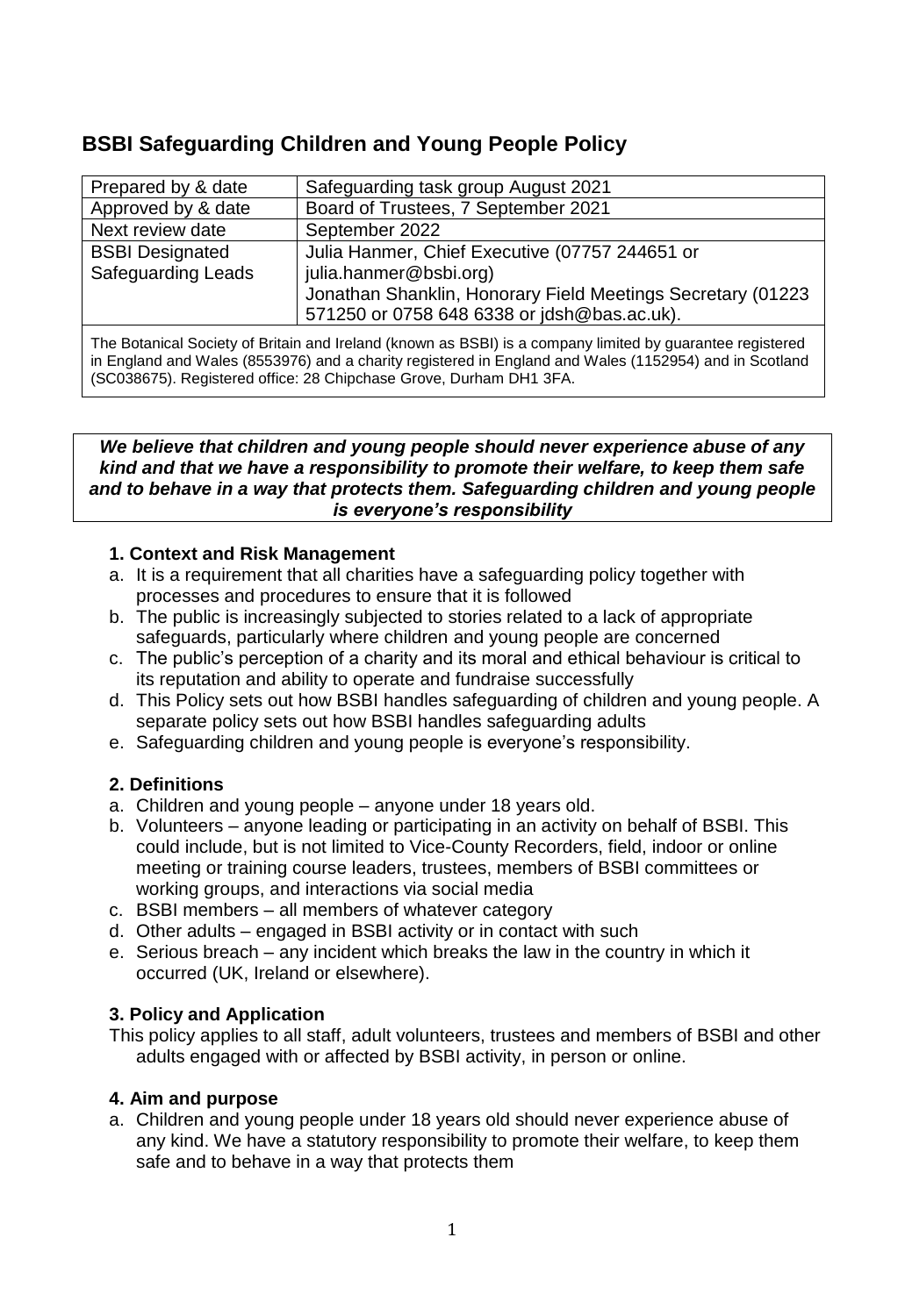- b. The purpose of this policy is to protect children and young people who engage with the BSBI from abuse and to protect individuals who engage with children and young people on behalf of the BSBI from unfounded allegations of abuse.
- c. It aims to provide staff, members and volunteers, as well as children and young people and their families, with the overarching principles that guide our approach to child protection.

# **5. Legal and advisory framework**

This policy has been drawn up having regard to:

- a. Children Act 1989
- b. United Nations Convention on the Rights of the Child 1991
- c. Protections for Persons Reporting Child Abuse Act 1998
- d. Data Protection Act 1998
- e. Sexual Offences Act 20036
- f. Children Act 2004
- g. Equality Act 2010
- h. Protection of Freedoms Act 2012
- i. Relevant government guidance on safeguarding
- j. Safeguarding and protecting people for charities and trustees (Charity Commission).

# **6. We recognise that:**

- a. We have a duty and a commitment to provide a safe and trusted environment that promotes the welfare of children and young people who come in to contact with BSBI
- b. All children and young people, regardless of age, ability, gender, racial heritage, religious belief, sexual orientation or identity, have an equal right to protection from harm or abuse
- c. Some children and young people are particularly vulnerable because of previous experiences, their level of dependency, communication needs or other issues
- d. When adults are working with children, effective partnership with parents, carers and other agencies is essential in promoting the welfare of children and young people and avoiding potential abuse or allegations of such.

# **7. We will seek to keep children safe by:**

- a. Adopting a Safeguarding Children and Young People Code of Conduct for staff, volunteers and members (see below) and consistently applying it
- b. Valuing, listening to and respecting all children and young people who we work with, and putting them and affected individuals at the centre of all that BSBI does
- c. Communicating regularly with staff, volunteers and members who work or engage with children and young people, at field or indoor meetings or through other means (e.g. social media), and advising them of our policy and Code of Conduct
- d. Providing opportunities for relevant learning and training
- e. Appointing two designated leads for Safeguarding and a Trustee to have oversight
- f. Seeking to identify where and when we work with children and young people and ensuring that staff and volunteers are suitable and legally able to act in their positions.
- g. Obtaining a standard, enhanced or enhanced with barred list check from the DBS when a role is eligible for one or otherwise carrying out a basic risk assessment with an accompanying parent or carer
- h. Ensuring we do not work regularly with children or young people defined as once a week or more on 4 or more days in 30, or overnight, unless a special risk assessment has been approved and agreed by the parent or carer of each child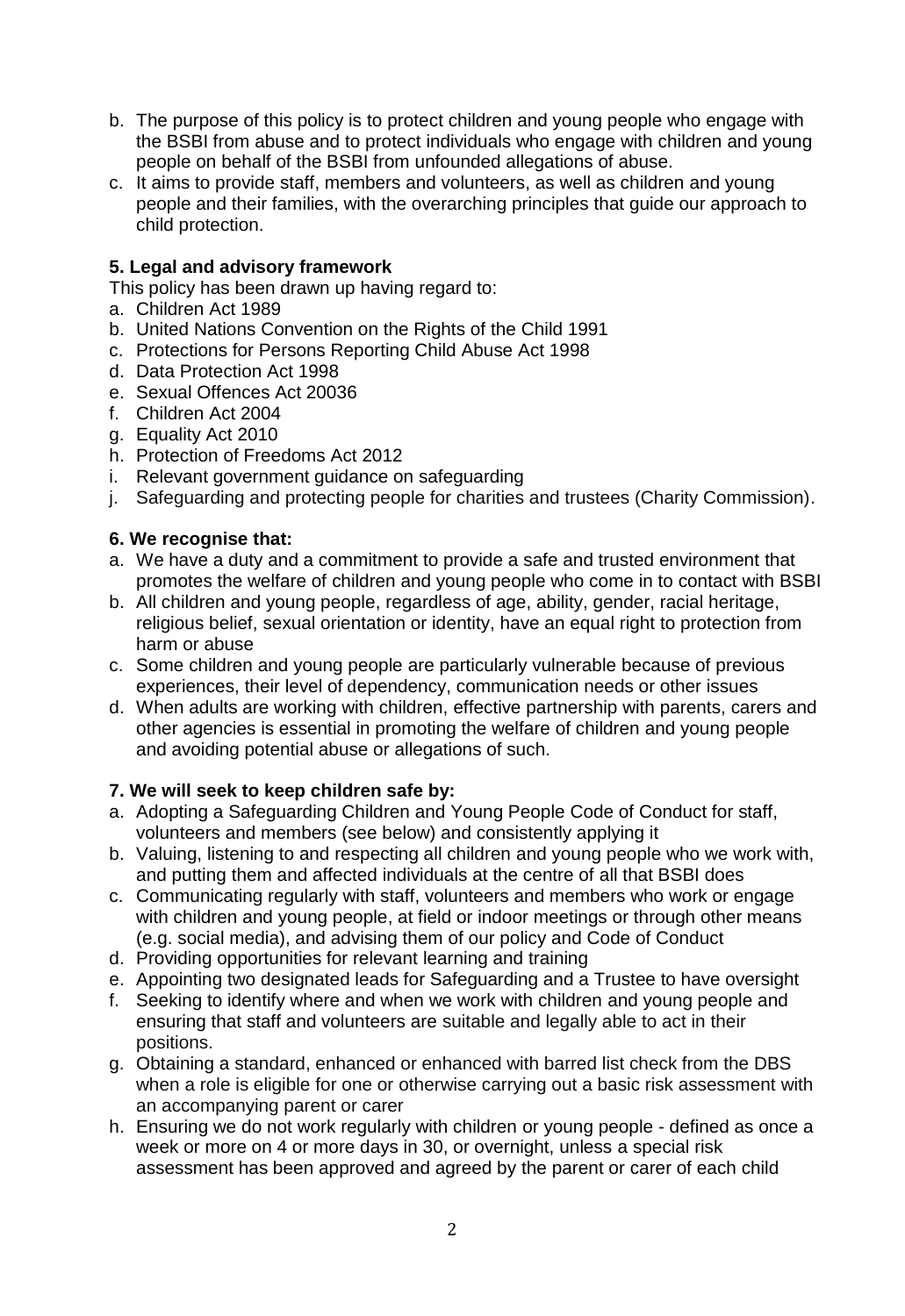- i. Developing and implementing an effective online safety policy and related procedures
- j. Sharing information about safeguarding and good practice with staff, volunteers, members, parents and carers
- k. Making sure that children and young people and their families know where to go for help if they have a concern
- l. Using our procedures to manage any allegations against staff or volunteers appropriately
- m. Creating and maintaining an anti-bullying environment and ensuring that we have a policy and procedure to help us deal effectively with any bullying that does arise
- n. Ensuring that we have effective complaints and whistleblowing measures in place
- o. Ensuring that we provide a safe physical environment for our children, young people, staff and volunteers, by applying health and safety measures in accordance with the law and regulatory guidance
- p. Building a safeguarding culture where staff and volunteers, children, young people and their families, treat each other with respect and are comfortable about sharing concerns
- q. Recruiting and selecting staff and volunteers safely, ensuring all necessary checks are made
- r. Recording, storing and using information professionally and securely, in line with data protection legislation and guidance
- s. Sharing concerns with agencies who need to know, involving parents, children and young people as appropriate
- t. Having mature, accountable and transparent systems for response, reporting and learning when risks materialise
- u. Keeping our policy and procedures under review.

# **8. Confidentiality**

It is essential that confidentiality is maintained at all stages of the process when dealing with safeguarding concerns. Information relating to the concern and subsequent case management should be shared on a need to know basis only, and should be kept secure at all times.

# **9 Related Policies and Documents**

- a. BSBI Meetings (Leaders) Guidance
- b. BSBI Privacy Policy and Data Handling Policy
- c. BSBI Safeguarding Adults Policy
- d. BSBI Employee Handbook, including: Recruitment and Pre-Employment checks, Health and Safety Policy, Anti Bullying and Harassment policy, Whistleblowing procedure.

# **10 Appendices**

| Appendix 1                                    | <b>BSBI Safeguarding Children and Young People Code of Conduct</b>                               |  |
|-----------------------------------------------|--------------------------------------------------------------------------------------------------|--|
| Appendix 2                                    | <b>BSBI Safeguarding Procedures - In case of disclosure, allegation or</b><br>suspicion of abuse |  |
| Appendix 3                                    | <b>BSBI Safeguarding reporting form</b>                                                          |  |
| Further appendices to be added in due course: |                                                                                                  |  |
| Appendix 4                                    | <b>Role of the Safeguarding Leads</b>                                                            |  |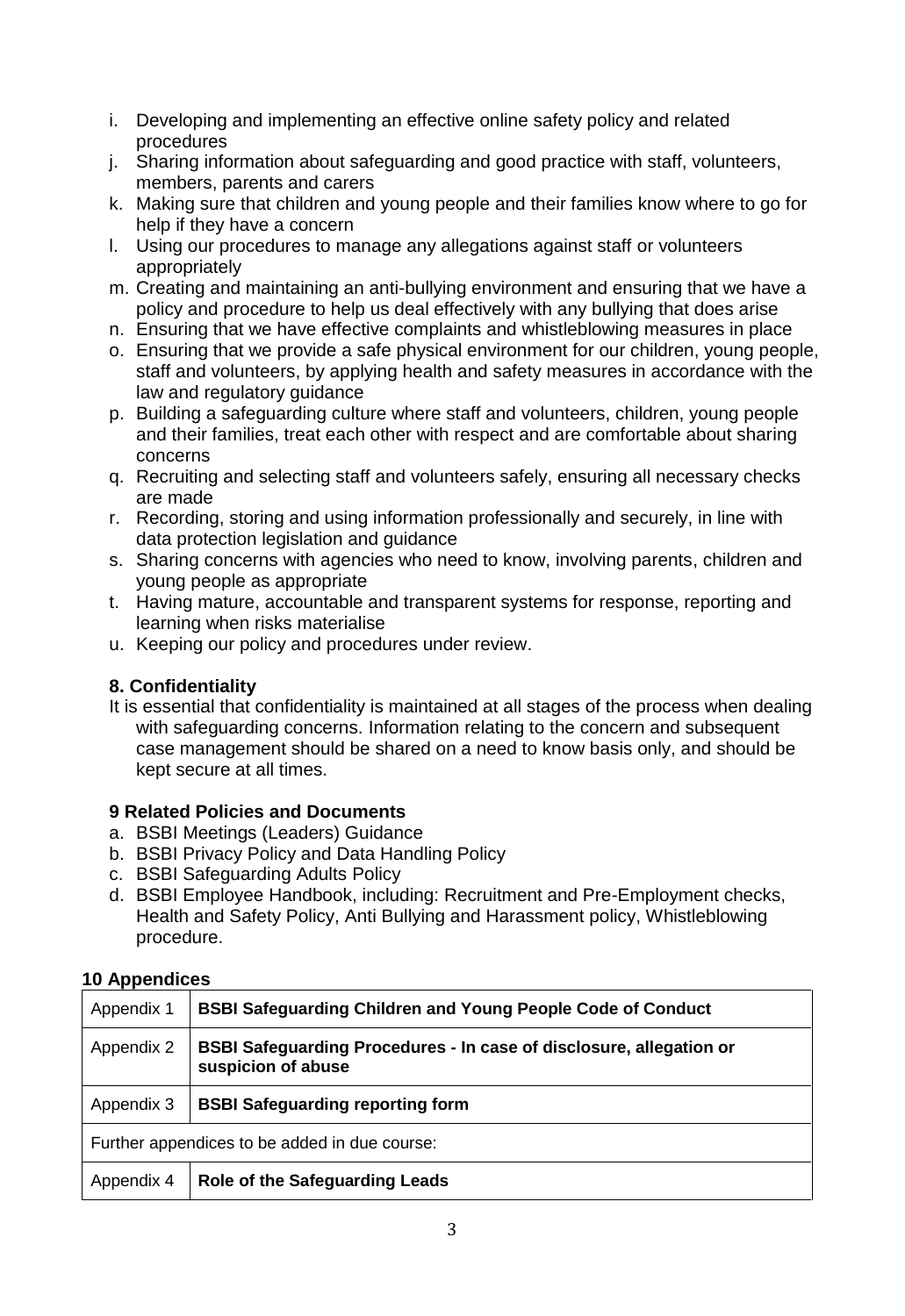|  | Appendix 5   Permission form for taking images and sharing information |
|--|------------------------------------------------------------------------|
|--|------------------------------------------------------------------------|

### Appendix 1 **BSBI Safeguarding Children and Young People Code of Conduct**

*We believe that children and young people should never experience abuse of any kind and that we have a responsibility to promote their welfare, to keep them safe and to behave in a way that protects them. Safeguarding children and young people is everyone's responsibility.*

This Code of Conduct aims to create a safe and trusted environment for all children and young people (under the age of 18) who come into contact with BSBI activity. It is to help protect children and young people from abuse by or inappropriate behaviour of adults. It is to protect staff and volunteers from unfounded allegations of abuse of children or young people.

#### **1 Applicability and enforcement**

a. This code of conduct applies to all members of staff, volunteers and trustees operating on behalf of BSBI and BSBI members or others engaged in BSBI activity. Any breaches of this Code of Conduct, relating to children and young people, must be reported to the **BSBI Safeguarding Leads**, both of whom are DBS (Disclosure and Barring Service) checked:

Chief Executive: Julia Hanmer, (07757 244651 or julia.hanmer@bsbi.org)

Honorary Field Meetings Secretary: Jonathan Shanklin (01223 571250 or 0758 648 6338 or jdsh@bas.ac.uk).

- b. Serious breaches (see definition in section 2 above) by any staff member, volunteer, BSBI member or other will result in a referral to a statutory agency, which may include the police (UK) or An Garda Síochána (Ireland), Local Authority social care department, the Independent Safeguarding Authority, the Charity Commission (England and Wales) or OSCR (Scotland) and the Health Service Executive
- c. A breach of this Code of Conduct by staff may be regarded as a disciplinary offence under BSBI Staff Disciplinary Procedures.
- **2 What to do:** staff, volunteers, BSBI members and others involved in BSBI activities must:
- a. observe this Safeguarding Children and Young People Code of Conduct
- b. ensure that any contact with children is appropriate for the activity and only work with children if:
- they have proof of relevant and current vetting for such activity, i.e. DBS (Disclosure and Barring Service) standard or advanced checked or
- children are accompanied by an adult or carer with whom they have carried out and agreed a basic risk assessment
- c. ensure that more than one adult is present (within sight or hearing) during activity with children. or young people; if they have to talk with a child or young person alone, make sure another adult is aware of the situation
- d. seek to promote a safe, trusted and respectful environment for all children and young people by:
- treating all fairly, avoiding favouritism, being a good role model
- ensuring language used is appropriate, not deliberately offensive or discriminatory
- ensuring the right to privacy is respected
- e. following online safety guidelines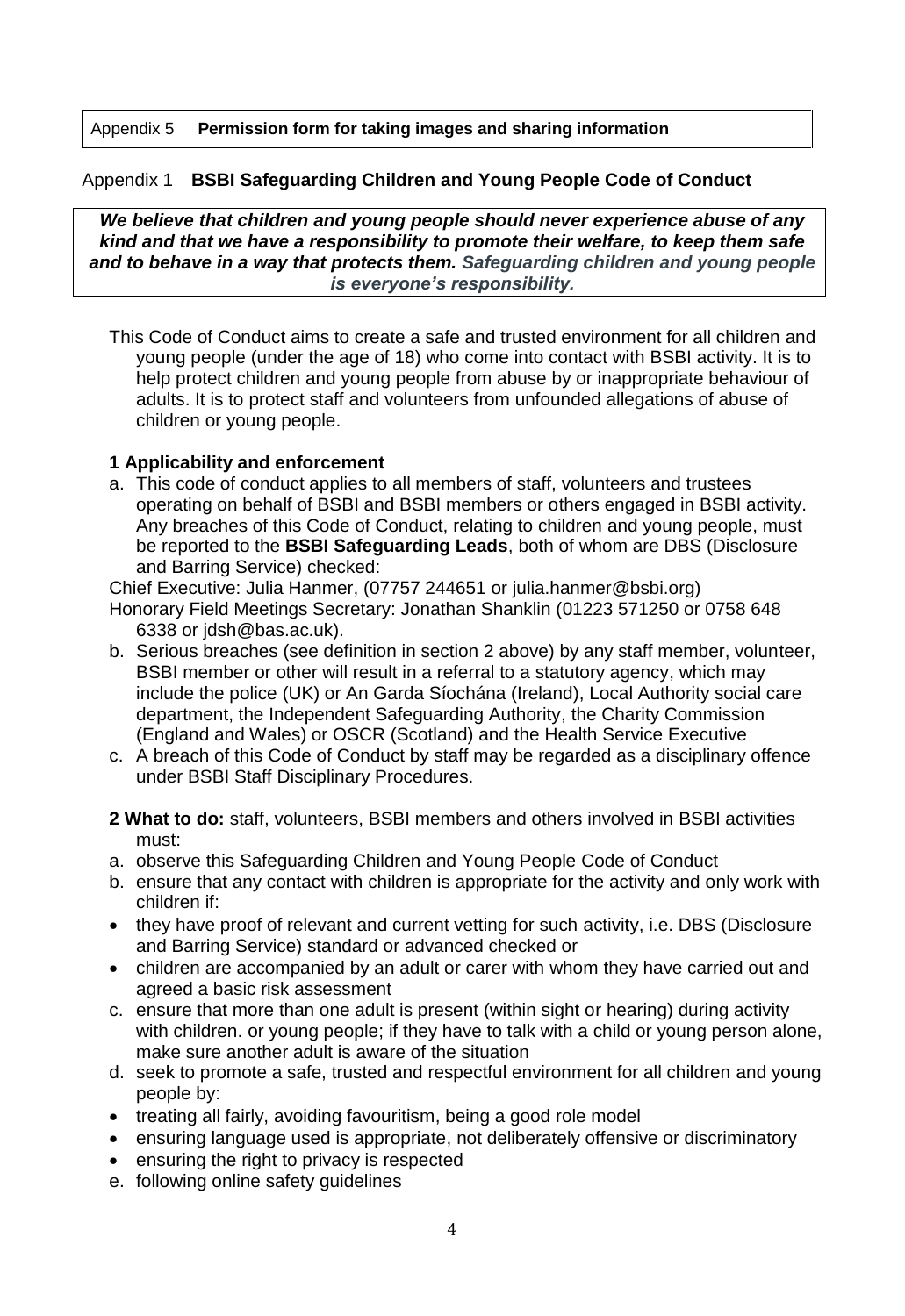- f. ensure that any risk assessment for an activity takes children into account
- g. ensure that children and young people feel safe and secure with adults with whom they are in contact and agree to any sharing of information and images in advance with parents or carers.
- h. keep a tally of how frequently they work with children and young people. If this approaches regular contact (defined as once a week or more, or on 4 or more days in 30, or is to be overnight) report it in advance to the BSBI Safeguarding Leads for a risk assessment to be made and permission granted or not, with agreement of parents or carers
- i. report all concerns or allegations of breach of the Safeguarding Children and Young People Policy and Code of Conduct to the **BSBI's Safeguarding Leads,** as soon as possible after the concern or allegation is raised. A BSBI Safeguarding reporting form is provided in the Appendix.
- **3 What not to do:** staff, volunteers BSBI members and others involved in BSBI activity must not:
- a. work with children or young people without being vetted or having the approval of an accompanying parent or carer
- b. subject a child or young person to physical, emotional or psychological abuse, or neglect
- c. develop inappropriate relationships with a child or young person, sexually abuse or exploit them
- d. put themselves or others in a potentially vulnerable or compromising situation or behave in a way that may be open to misinterpretation by anyone
- e. make promises to children or young people not to report disclosures of abuse
- f. allow concerns or allegations of abuse to go unreported
- g. work regularly with children or young people (defined as once a week or more, or on 4 or more days in 30, or overnight) unless the BSBI Safeguarding Leads make a risk assessment and grant permission with agreement of parents or carers.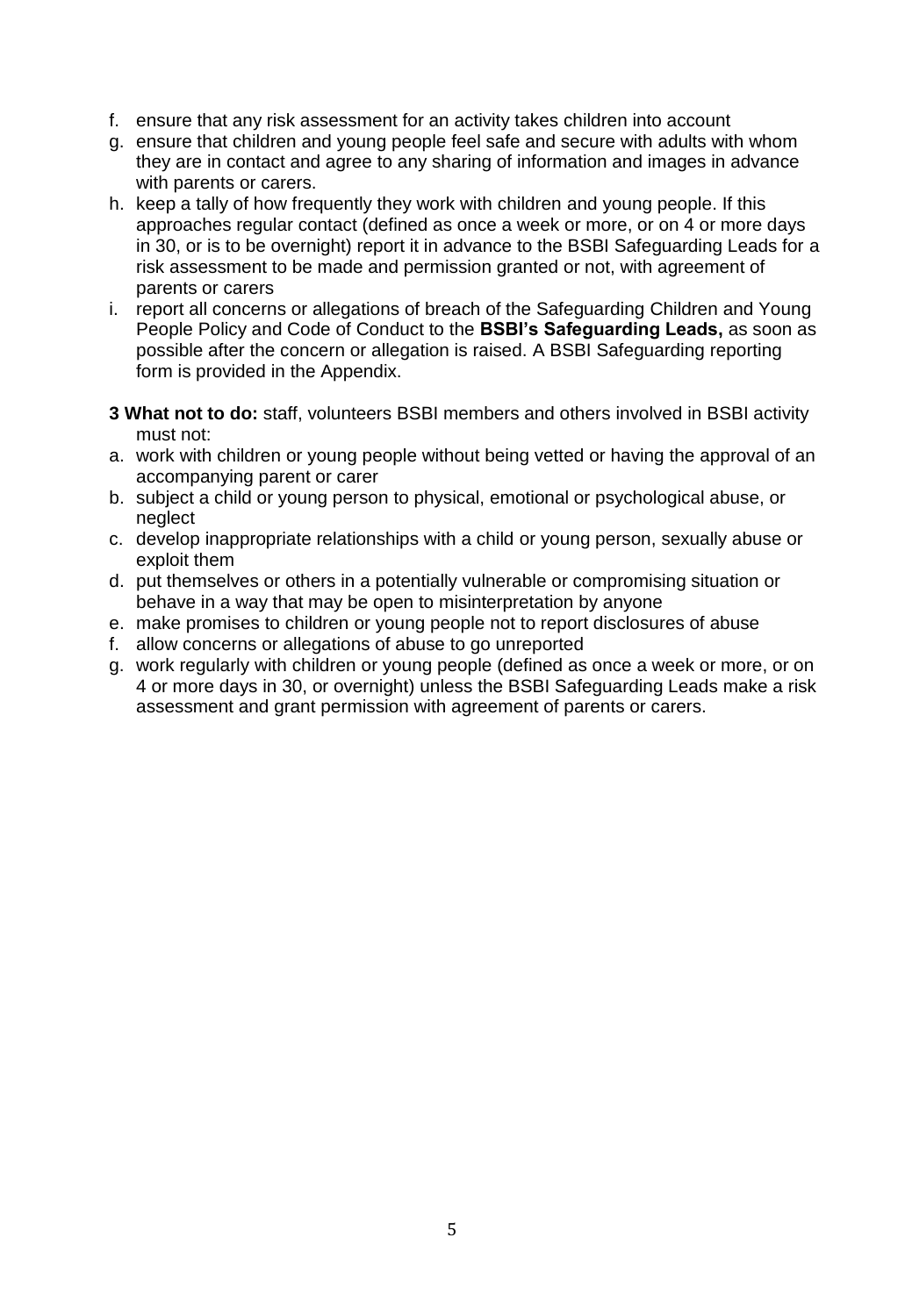# Appendix 2 **BSBI Safeguarding Procedures In case of disclosure, allegation or suspicion of abuse**

# **Roles:**

- DSL Designated safeguarding leads:
- o Julia Hanmer tel: 07757 244651 email: julia.hanmer@bsbi.org
- o Jonathan Shanklin tel: 01223 571250 or 0758 648 6338 email: jdsh@bas.ac.uk
- Safeguarding Trustee Anthony Thomas

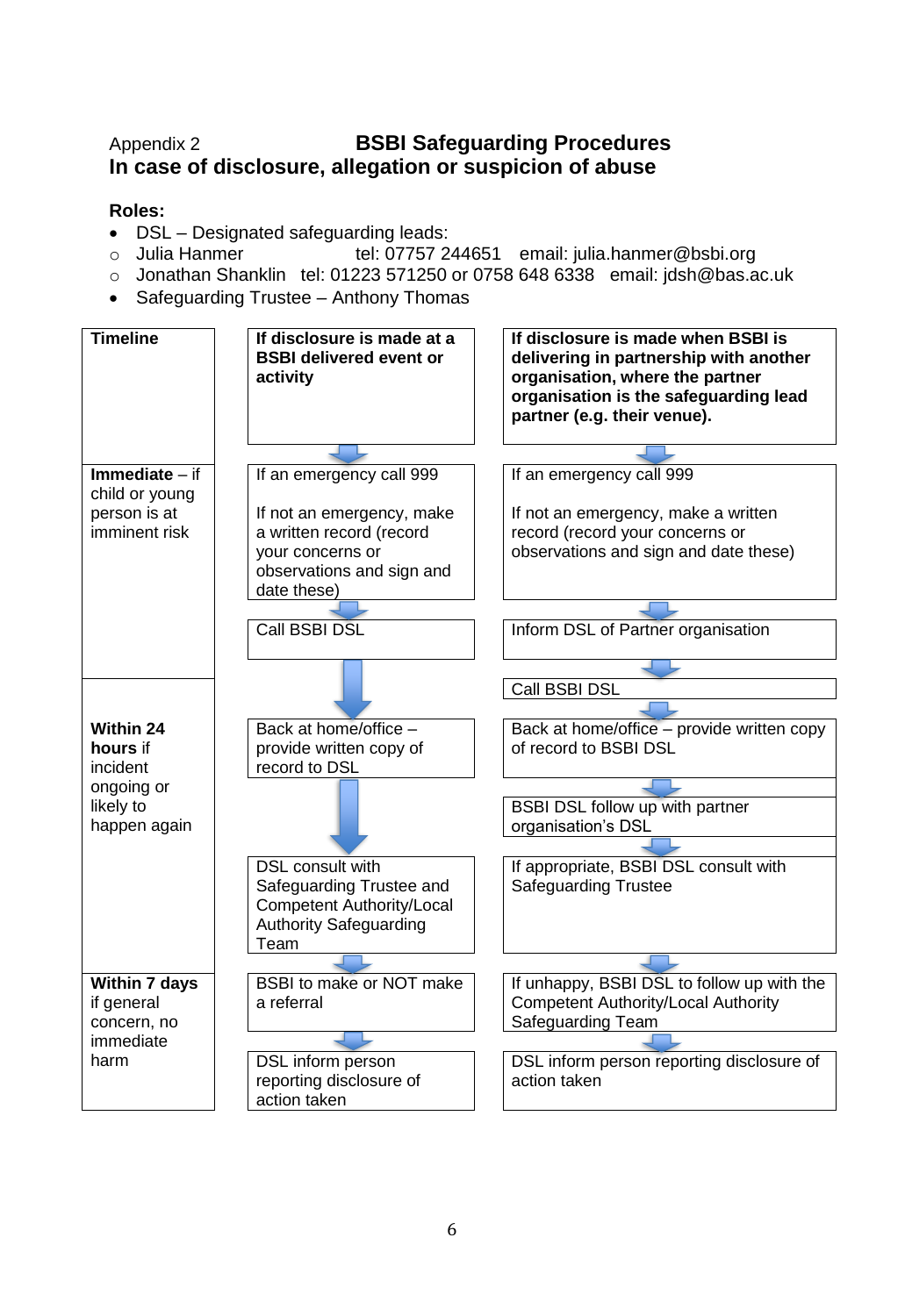# Appendix 3 **BSBI Safeguarding Reporting Form: PART 1**

| Your name:                                                                                              | Your contact details (phone or email):                                                                  |  |
|---------------------------------------------------------------------------------------------------------|---------------------------------------------------------------------------------------------------------|--|
|                                                                                                         |                                                                                                         |  |
| Who else was present during the<br>disclosure?                                                          | Today's date:                                                                                           |  |
|                                                                                                         |                                                                                                         |  |
| Name of BSBI event or activity at which<br>disclosure occurred                                          | Name and contact details for Partner organisation(s)<br>if co-delivered                                 |  |
|                                                                                                         |                                                                                                         |  |
| Location of disclosure:                                                                                 | Date and time of disclosure:                                                                            |  |
|                                                                                                         |                                                                                                         |  |
| Name of child/children or young person/s or<br>vulnerable adult(s) concerned<br>(full name if possible) | Name and contact details of parent/carer of child,<br>young person or vulnerable adult (if appropriate) |  |
|                                                                                                         |                                                                                                         |  |

#### **Please complete only relevant boxes**

What was said by the child, young person or vulnerable adult or by the person alleging or suspecting abuse? *(Try and record the exact words said)*

Describe their emotional condition (your observations e.g. concern, worry, upset, crying) and physical condition (please use the diagram below to mark on the location of any injuries that you have seen, if relevant):



**N.B. please DO NOT take any photos**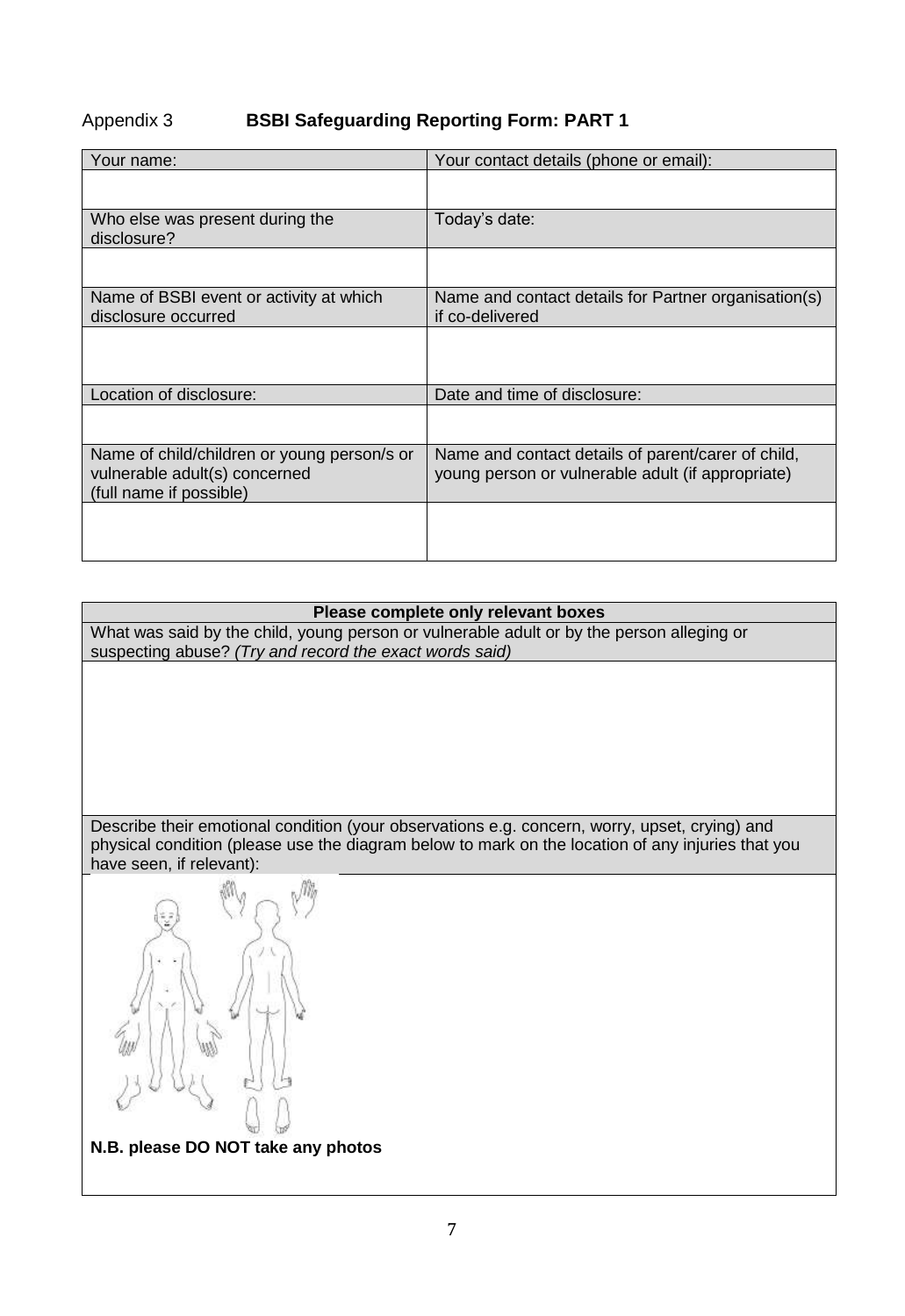| Why were you concerned? Please say what it was that concerned you.     |                |  |
|------------------------------------------------------------------------|----------------|--|
| If you include your opinion here, please make sure it is substantiated |                |  |
|                                                                        |                |  |
|                                                                        |                |  |
|                                                                        |                |  |
|                                                                        |                |  |
|                                                                        |                |  |
|                                                                        |                |  |
|                                                                        |                |  |
| What did you say back to the child, young person or vulnerable adult?  |                |  |
| (Try and record the exact words you used)                              |                |  |
|                                                                        |                |  |
|                                                                        |                |  |
|                                                                        |                |  |
|                                                                        |                |  |
|                                                                        |                |  |
|                                                                        |                |  |
|                                                                        |                |  |
|                                                                        |                |  |
| Your signature:                                                        | Date and time: |  |
|                                                                        |                |  |
|                                                                        |                |  |
|                                                                        |                |  |

| If Partner organisation is safeguarding<br>lead:<br>Name, job title & contact details of Partner<br>Organisation's Designated Safeguarding<br>Lead: | Date and Time that the<br>documents were handed<br>over: | Where were you when<br>you handed the<br>document to the<br>Partner's DSL? |  |
|-----------------------------------------------------------------------------------------------------------------------------------------------------|----------------------------------------------------------|----------------------------------------------------------------------------|--|
|                                                                                                                                                     |                                                          |                                                                            |  |
| Feedback / information provided by the Partner's Designated Safeguarding Lead when handover<br>took place?                                          |                                                          |                                                                            |  |
|                                                                                                                                                     |                                                          |                                                                            |  |

#### **BSBI meeting/activity leader actions NOW**

- 1. If you believe the child or vulnerable adult is in immediate danger, you must contact 999 straight away (police/ambulance depending on help required)
- 2. Notify the BSBI DSL by phone, to inform them of the situation.
- 3. If Partner organisation is the Safeguarding lead find the Partner Organisations DSL (unless the DSL is the person against whom the allegation has been made, if that is the case find another senior member of staff) and pass this document to them (ideally physically in person, or failing that by phone or email) and verbalise your concerns. Make a photocopy or take a picture of your report and keep this.
- 4. Give this report (or your copy of the report, if the partner organisation is the lead) to the BSBI DSL as soon as practicable.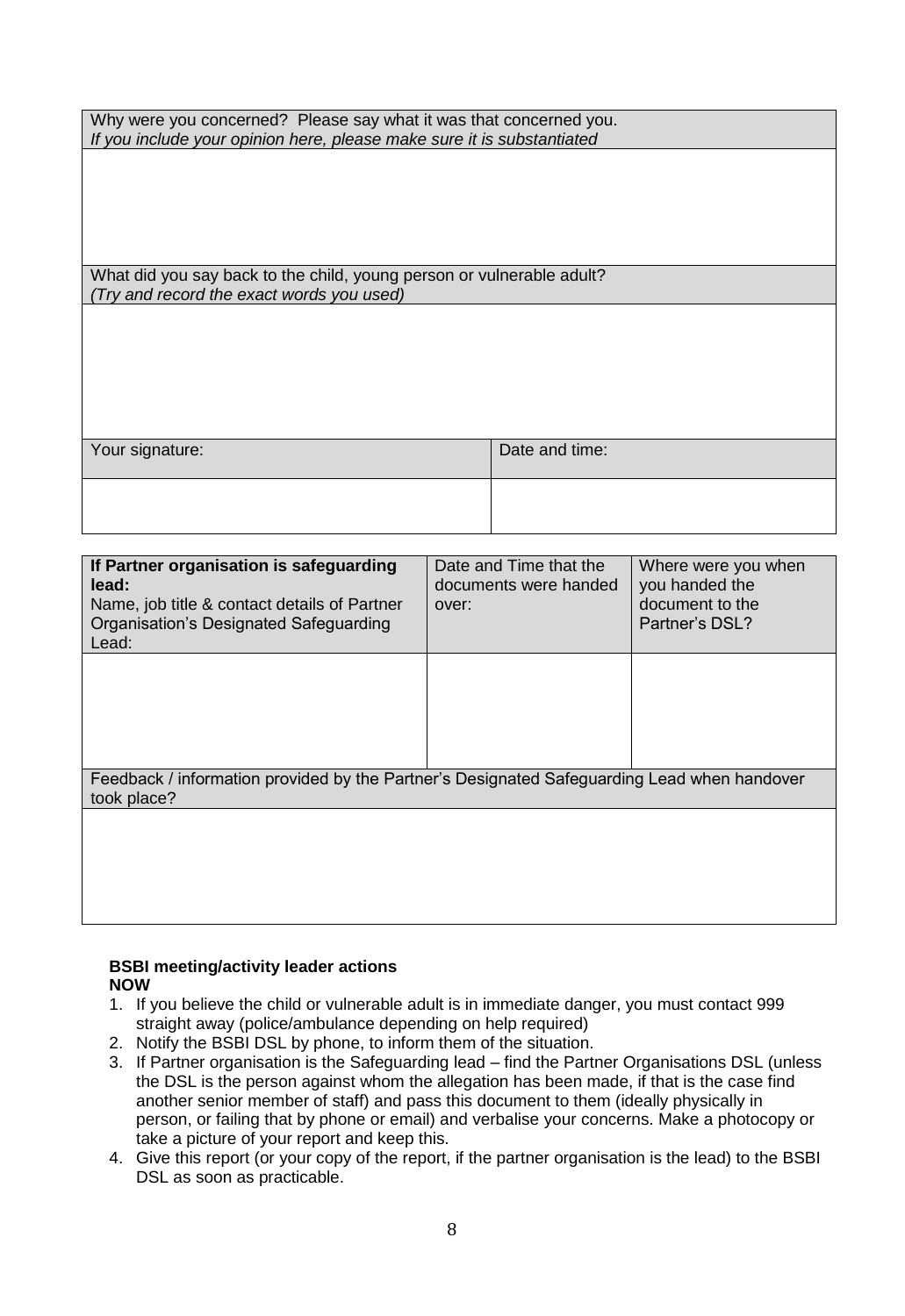#### **PART 2: Record for Disclosures or Suspected Abuse (TO BE COMPLETED BY BSBI's DSL)**

#### **DSL responsibilities and actions**

BSBI's DSL/deputy is responsible for:

- completing Part 1 if information is not complete
- completing Part 2 of the Report (see information required below) and keeping it updated
- notifying the Trustee with safeguarding responsibility within 1 working day, that an incident has been reported and keeping the Trustee updated on progress
- if Partner organisation was safeguarding lead, following up the incident notification with the DSL of the partner
- establishing what (if any) action has been taken by the DSL of the partner and other agencies and noting this; there may be multiple entries, each separate entry should be dated
- reporting the incident to the next Board of Trustees meeting
- carrying out any actions which the Board of Trustees may advise
- maintaining a secure record of the incident for future reference (password protected if digital or locked file if hard copy).

Information required for completion of Part 2:

- confirmation that the named DSL responsible for ongoing action has been notified
- date of follow-up enquiry to partner organisation (if appropriate)
- action taken by partner organisation (if appropriate), date of follow-up enquiry establishing this information; may be multiple entries, each should be initialled by the DSL
- any other action, notes, concerns; to be updated as necessary.

| For office use only                                                      |                                                                                |                                                                                                                      |                           |
|--------------------------------------------------------------------------|--------------------------------------------------------------------------------|----------------------------------------------------------------------------------------------------------------------|---------------------------|
| Address of child, young person or<br>vulnerable adult:                   | Parent/ guardian / carer name                                                  | Address of<br>parent/guardian/carer (if<br>different from address of<br>child, young person or<br>vulnerable adult): |                           |
|                                                                          |                                                                                |                                                                                                                      |                           |
| For children under 18:<br>Date of birth of the child or young<br>person: | Are there other agencies involved<br>with this family? E.g. social<br>services | Have the parents/<br>guardians agreed to be<br>referred?                                                             |                           |
|                                                                          |                                                                                |                                                                                                                      |                           |
| Actions taken                                                            | By who?                                                                        | Date                                                                                                                 | <b>Initials</b><br>of DSL |
|                                                                          |                                                                                |                                                                                                                      |                           |
|                                                                          |                                                                                |                                                                                                                      |                           |
|                                                                          |                                                                                |                                                                                                                      |                           |
|                                                                          |                                                                                |                                                                                                                      |                           |
|                                                                          |                                                                                |                                                                                                                      |                           |

Disclosure followed up on \_\_\_\_\_\_\_\_(date) with \_\_\_\_\_\_\_\_\_\_\_\_(competent authority)